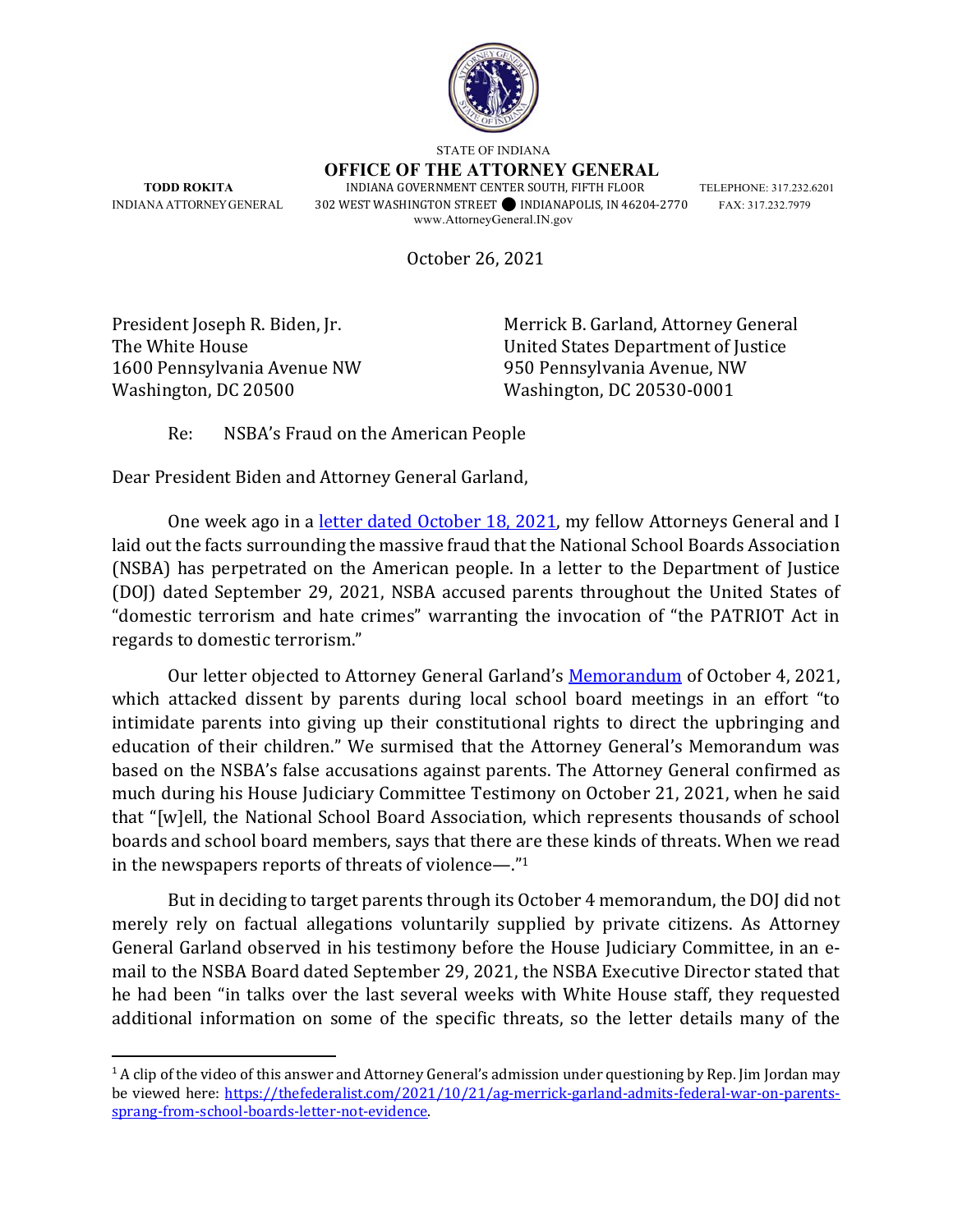incidents that have been occurring."2 In addition, Attorney General Garland admitted that the DOJ officials were involved in discussions with the NSBA and the White House over the now repudiated NSBA letter that formed the factual basis for the October 4, 2021 memorandum as noted above: "I am sure that the communication from the National Association of School Boards was discussed between the White House and the Justice Department and that's perfectly appropriate."

Attorney General Garland's reliance on the NSBA letter is troubling enough, but potential collusion between the White House, the DOJ, and the NSBA in the actual creation of the September 29 letter—as a pretext for threats against parents—raises serious concerns.3 Officials with the awesome power to initiate criminal actions using the USA PATRIOT ACT abuse citizens when they solicit, as an excuse for mobilizing federal law enforcement, complaints against ordinary Americans who merely disagree with local school officials.

Now, in a development that confirms the unfounded and abusive nature of the DOJ's October 4 memorandum, the NSBA Board of Directors, in a "Message to NSBA Members" dated October 22, 2021, has repudiated the September 29 letter.<sup>4</sup> The Board said, "we regret and apologize for the letter," and admitted that "there was no justification for some of the language included in that [September 29] letter." In addition, nearly half of NSBA's state affiliates have repudiated the September 29 letter, with many accusing the NSBA of engaging in "partisan" activities with your administration in connection with the development of that letter.5 In a letter yesterday, members of congress vigorously requested the revocation of the DOJ's October 4 memorandum.<sup>6</sup>

<sup>&</sup>lt;sup>2</sup> See e.g. "White House in contact with school board group for 'weeks' before controversial 'Patriot Act' letter: emails: NSBA's CEO said they were in talks with White House for 'several weeks' before sending letter" and White House Collaborated With School Board Group On Letter Comparing Parents To 'Domestic Terrorists'.

<sup>3</sup> It should be noted that there is a request pending for a DOJ OIG investigation over an allegation that DOJ officials were involved in the genesis and crafting of the NSBA letter. *See e.g.* https://protectus.mimecast.com/s/-jojCqxMARcVo8gPHZgAhj?domain=wordpress.aflegal.org.

<sup>4</sup> It is worth noting that that the NSBA website includes the September 29 letter to the DOJ and an October 4 statement praising the DOJ for its memo, but the October 22 repudiation letter is nowhere on its website. *See* https://www.nsba.org/News.<br><sup>5</sup> The current list of states includes Alabama, Arkansas, Delaware, Florida, Georgia, Idaho, Indiana, Iowa,

Kentucky, Louisiana, Mississippi, Missouri, Montana, New Hampshire, North Carolina, Pennsylvania, Tennessee, Texas, Virginia, and Wyoming. https://defendinged.org/press-releases/state-school-boardassociations-responses-to-the-nsba-letter.

<sup>6</sup> "Because the NSBA letter was the basis for your memorandum and given that your memorandum has been and will continue to be read as threatening parents and chilling their protected First Amendment rights, the only responsible course of action is for you to fully and unequivocally withdraw your memorandum immediately." *See* https://republicans-judiciary.house.gov/wp-content/uploads/2021/10/2021-10-25-HJC-GOP-to-Garland-re-school-memo.pdf.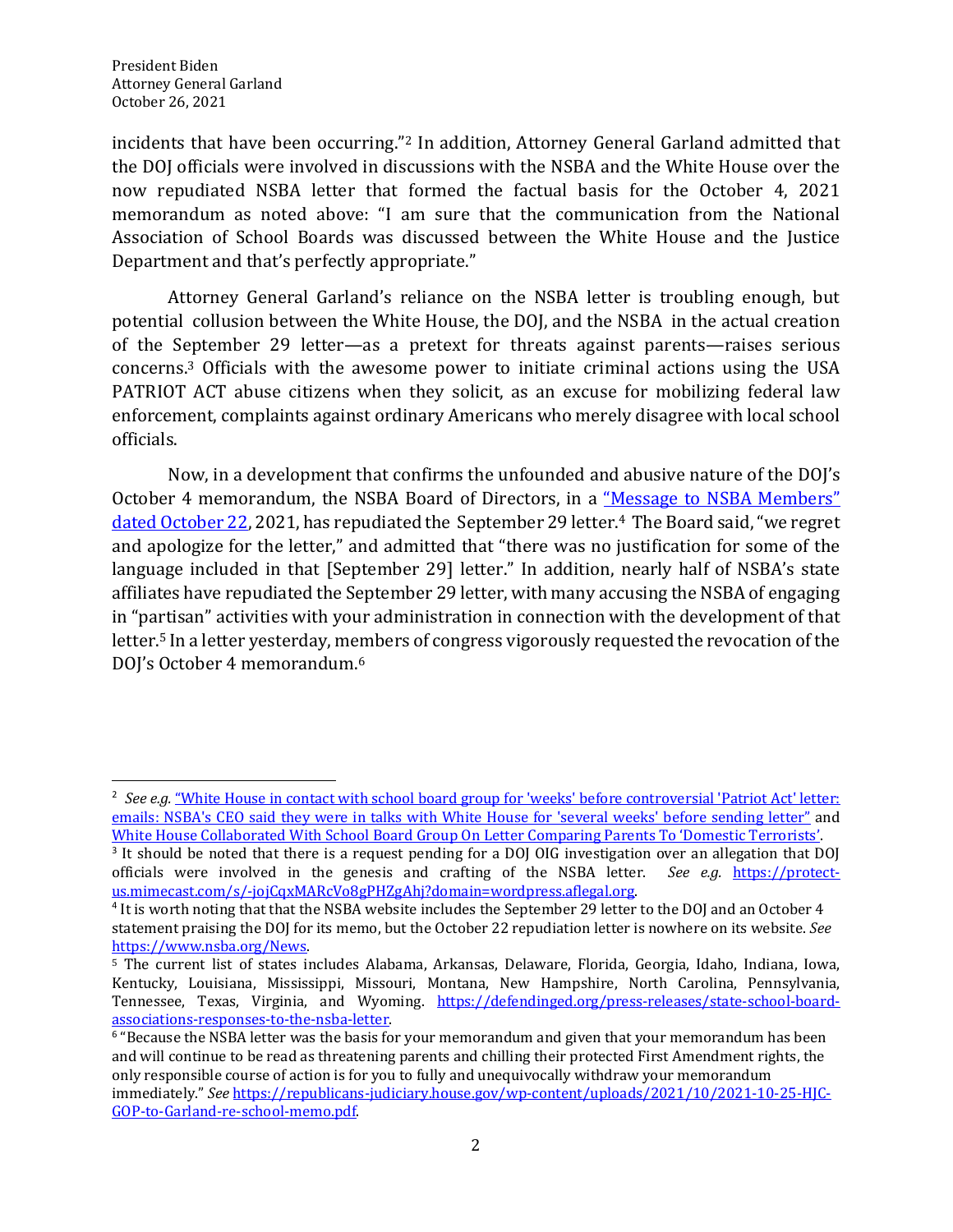With the NSBA's repudiation of its core allegations, the White House and the DOJ must in turn disavow their own involvement in this offensive episode. Accordingly, the White House and the DOJ should immediately take the following steps:

- 1. Revoke the October 4, 2021, memorandum and disband the task force mentioned therein;
- 2. Produce all communications of any federal officials or agencies to or from the NSBA (including its employees, directors, members or affiliated individuals or organizations) relating to "the proceedings leading to the [September 29] letter" as noted in the NSBA's letter of October 22, 2021, including but not limited to the following:
	- A. Correspondence of any kind with the NSBA as defined above, whether text, written or electronic to or from any individual employed by or affiliated with the White House or White House related entities such as the Domestic Policy Council;
	- B. Correspondence of any kind with the NSBA as defined above, whether text, written or electronic to or from any individual employed by or affiliated with the United States Department of Justice, including but not limited to Attorney General Merrick Garland, Deputy Attorney General Lisa Monaco, Associate Attorney General Vanita Gupta, Assistant Attorney General Kristen Clark, or their "front office staff" including but not limited to their deputies, senior advisors, and senior counsel;
	- C. Correspondence of any kind with the NSBA as defined above, whether text, written or electronic to or from any individual employed by or affiliated with the United States Department of Education, including but not limited to Secretary Miguel Cardona, Deputy Secretary Cindy Marten, Acting General Counsel Emma Leheny, Assistant Secretary for the Office of Civil Rights Catherine Llhamon, or their "front office staff" including but not limited to their deputies, senior advisors, and senior counsel;
	- D. All documents, e-mails, memoranda or other materials prepared by any individual employed by or affiliated with the United States government relating to the situation described in Mr. Slavens' e-mail to the NSBA Board dated September 29, 2021, wherein he stated that the NSBA had been "in talks over the last several weeks with White House staff, they requested additional information on some of the specific threats, so the letter details many of the incidents that have been occurring;"
	- E. All drafts, discussion copies, memoranda or other material exchanged with the NSBA as defined above and any federal government employees of what ended up being the September 29, 2021, letter; and,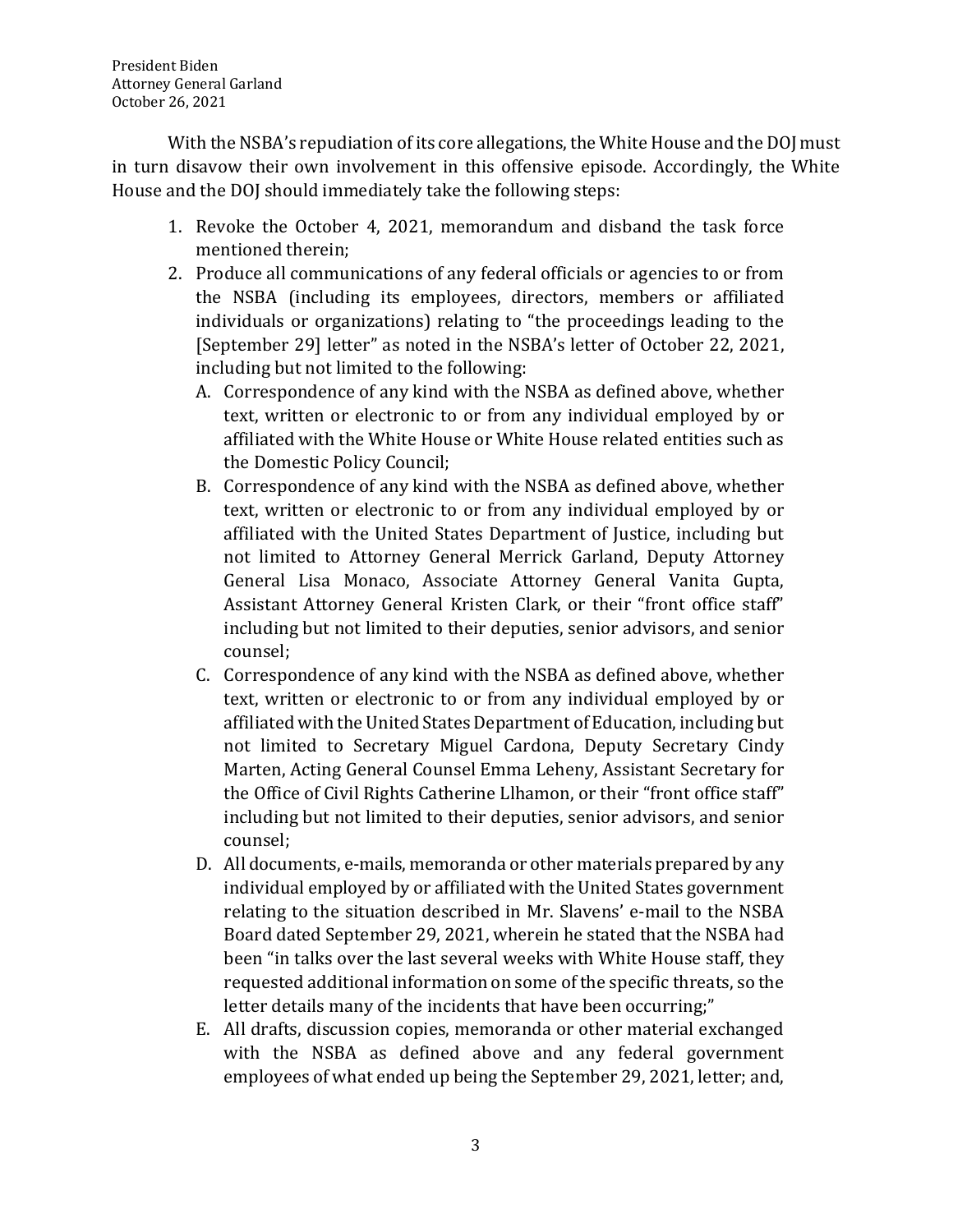President Biden Attorney General Garland October 26, 2021

> F. Notes, memoranda, internal e-mails, or other documents and materials prepared by any individual employed by or affiliated with the United States government discussing, summarizing, or memorializing any of the above referenced communications.

Please be advised that this letter serves as a request under the Freedom of Information Act for the foregoing information. FOIA notes that "[e]xcept with respect to the records made available under paragraphs (1) and (2) of this subsection, and except as provided in subparagraph (E), each agency, upon any request for records which (i) reasonably describes such records and (ii) is made in accordance with published rules stating the time, place, fees (if any), and procedures to be followed, shall make the records promptly available to any person." 5 U.S.C.A. § 552(a)(3)(A). "FOIA mandates the disclosure of documents held by a federal agency unless the documents fall within one of nine enumerated exemptions." *United States Fish & Wildlife Serv. v. Sierra Club, Inc.*, 141 S. Ct. 777, 785 (2021). Please produce all requested documents in complete and unredacted form, regardless whether to or from federal employees' official government devices and e-mails or personal devices and e-mails.

The response to parental school board protests initiated by NSBA has been reprehensible and offensive. We look forward to your prompt response to these requests so that we may begin the process of accountability.

Sincerely,

Todd Rokita Indiana Attorney General

Steve Marshall **Steve Marshall** Steve Marshall **Treg R. Taylor** Alabama Attorney General **Alaska Attorney General** Alaska Attorney General

Mark B

Mark Brnovich **Leslie Rutledge** 

Arizona Attorney General **Arizona Attorney General** Arkansas Attorney General